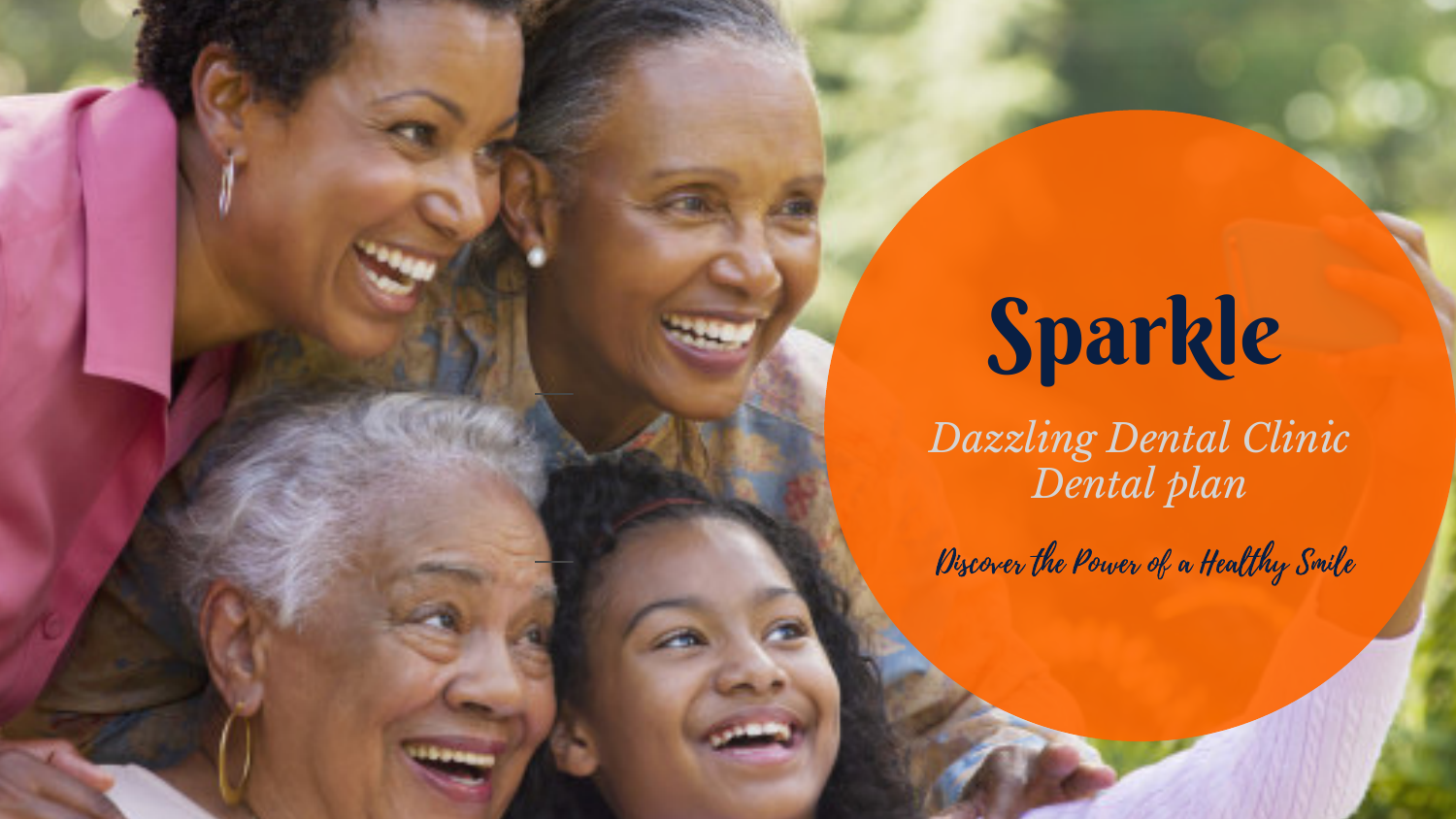Sparkle 1

Sparkle 1 is a maintenance oral health plan that will help you Keep your self and loved ones healthy. As avid advocates of oral health, we are committed to helping you maintain good health and dental hygiene through preventative therapies that will see you dazzle crowds with your powerful smile.

> Free Dental Nutrition Advise\*

Price: K 400 / quarter Quarterly Payment\* option available It covers:

- Consultation
- **Specialized Check**
- **Emergency**
- Scaling & Polishing
- Hydrogen Peroxide
- Fluoride Treatment

Dazzling Dental clinic & Medicare \* T&Cs apply and subject to change

## **PROTECT**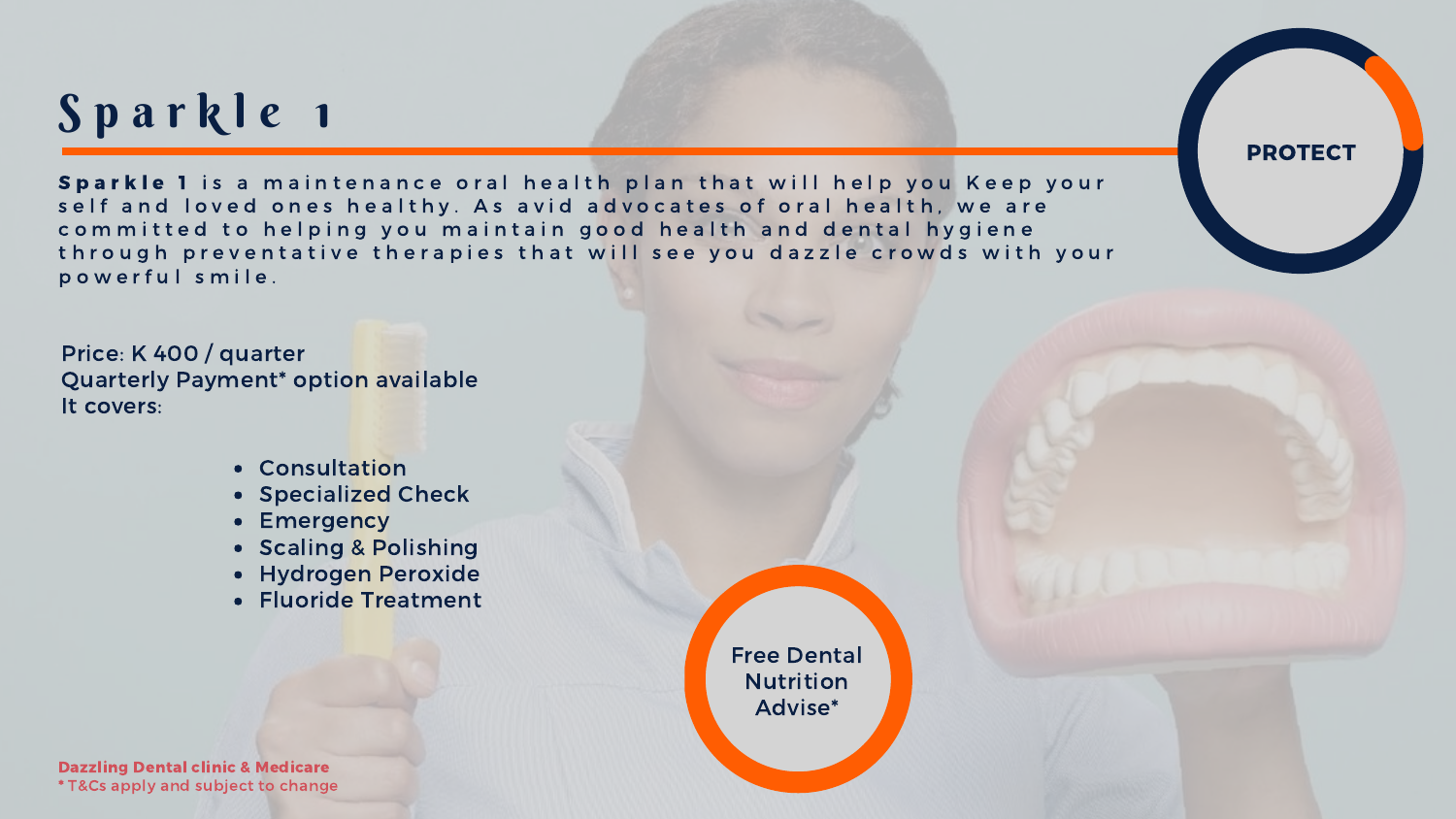Sparkle 2

Sparkle 2 is an enhanced maintenance oral health plan that will help you restore your dazzling Smile. As avid advocates of oral health, we are committed to helping you maintain good health and dental hygiene through preventative and restorative therapies that will restore and protect your powerful smile.

> Free Dental Nutrition Advise\*

Price: K 600 / quater Quarterly Payment\* option available It covers:

- Consultation
- **Specialized Check**
- **Emergency**
- Scaling & Polishing
- Hydrogen Peroxide
- Fluoride Treatment
- Temporal fillings
- X-ray

## RESTORE

5% discount on dental treatments\*

20% discount on sealants\*

Dazzling Dental clinic & Medicare \* T&Cs apply and subject to change